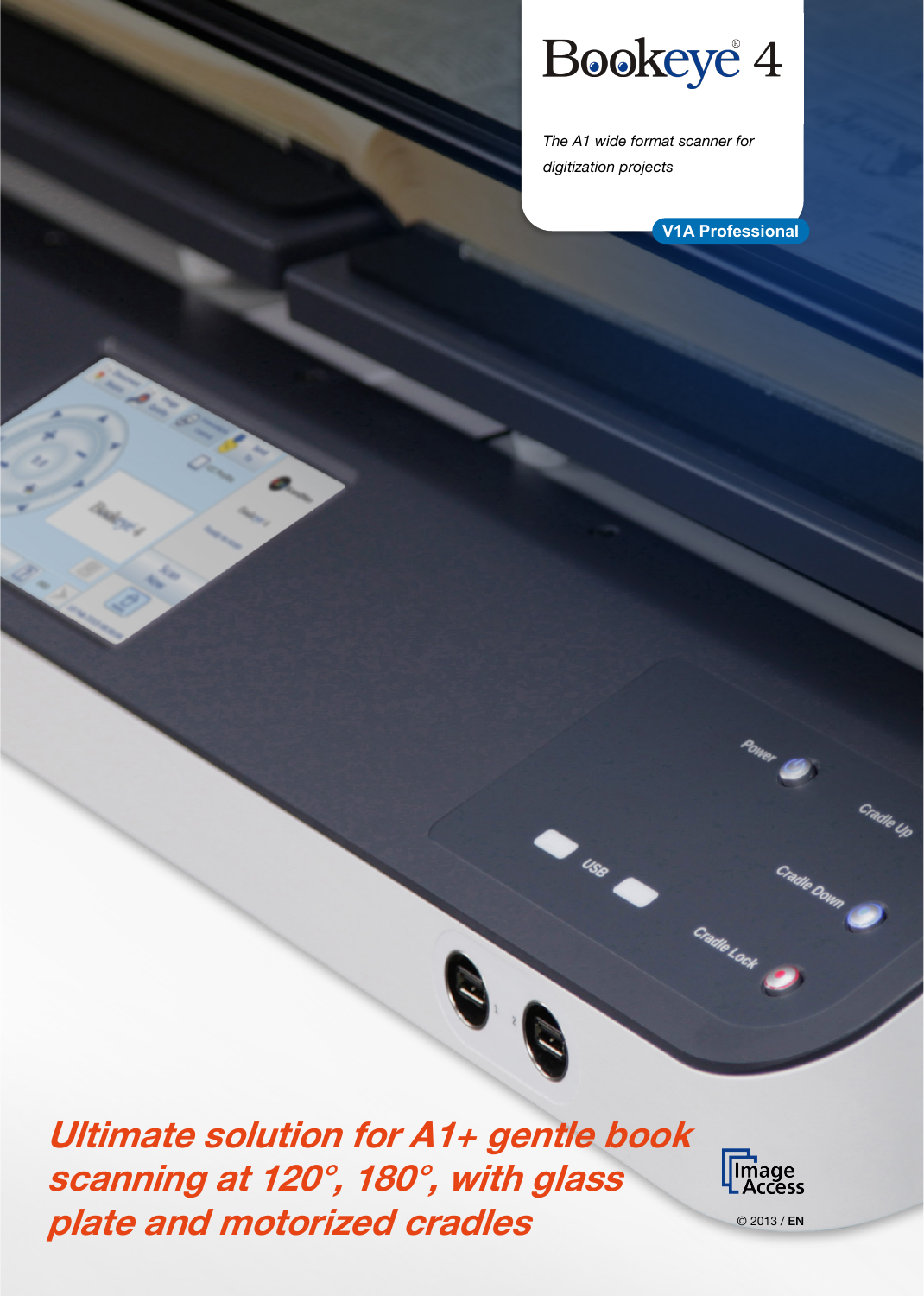

- COLOR OVERHEAD BOOK SCANNER FOR FORMATS UP TO A1+
- 400 DPI OPTICAL
- MOTORIZED BOOK CRADLE WITH LIFT UP TO 10 CM
- GLASS PLATE FOR PERFECT SCANS IN FLAT **MODE**
- V SHAPED BOOK CRADLE
- SCAN-CLIENT INTERFACE
- < 3 SEC. FOR A1 SCAN
- BOOK FOLD CORRECTION
- AUTO CROP & DESKEW
- DIGITAL COLOR BALANCE
- INTEGRATED ICC- PROFILE
- SER INTERFACE CONFIGURABLE IN YOUR LANGUAGE
- VIRUS RESISTANT LINUX OPERATING SYSTEM
- SCAN2NET<sup>®</sup> TECHNOLOGY
- EXCELLENT ENERGY **EFFICIENCY**



*Bookeye® 4 V1A Professional is the wide format scanner for digitization projects with formats up to A1+*

*Productivity meets quality in digitization!*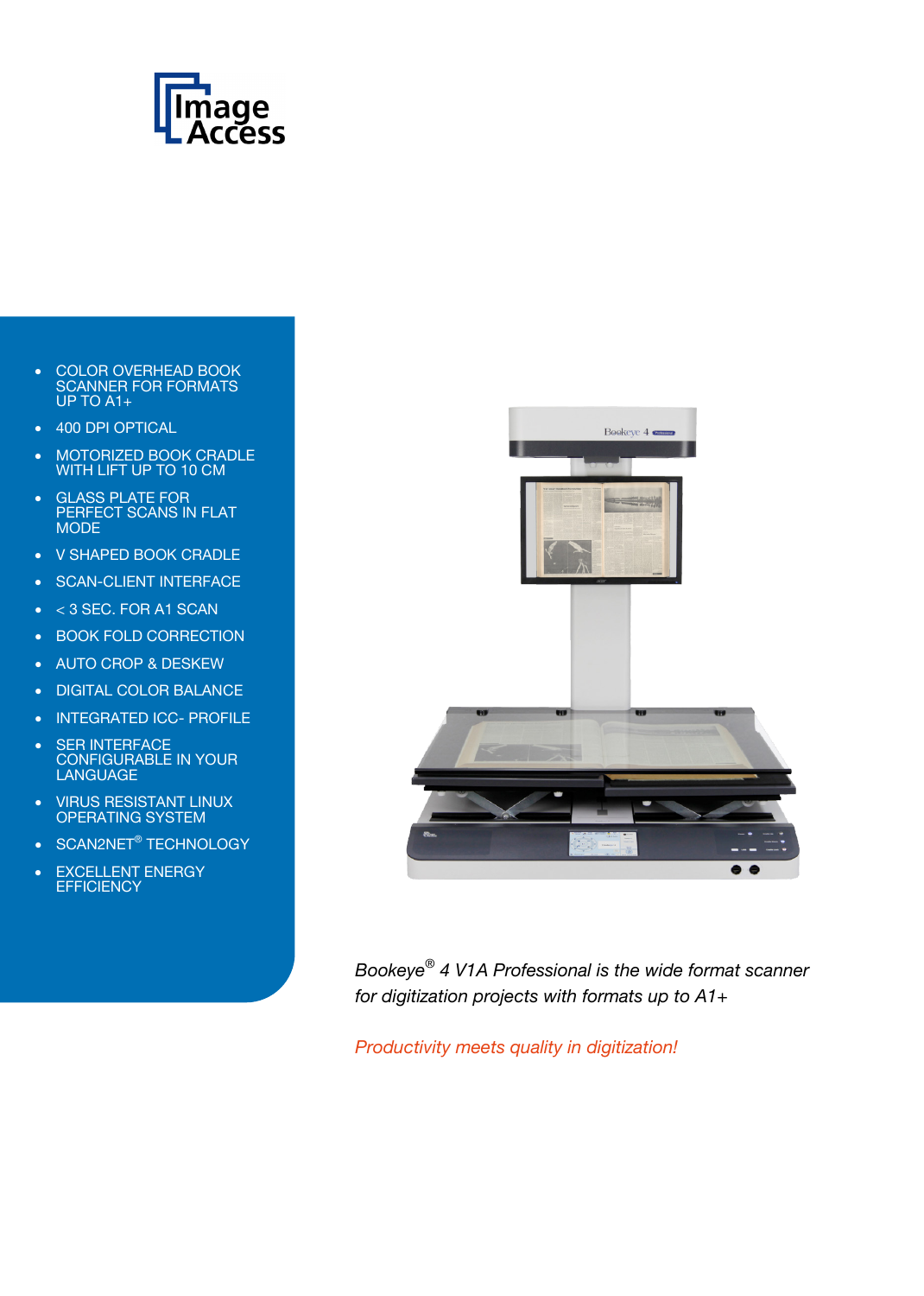# *The wide format scanner with a flexible book cradle for digitization projects*

The flagship in the Bookeye® 4 family of scanners is the Bookeye® 4 V1A, scanning A1+ formats at 400dpi optical dpi. Bookeye® 4 V1A features an automatic book cradle with up to 10 cm height adjustment, a glass plate that opens automatically and of course the 120 degree V-book cradle.

Bookeye<sup>®</sup> 4 V1A is the world's first and only  $A1+$  scanner that accommodates both flat documents - with or without the glass plate; as well as large, fragile bound documents, using the protective V cradle.

Bookeye® 4 V1A is suitable for digitization projects that require high quality and maximum productivity, even in 24/7 operation. Originals up to A1+, such as books, magazines, posters, folders or bound documents of all kinds, can be digitized by the Bookeye® 4 V1A at unsurpassed scanning speed.

# *Further highlights that make Image Access Scanner the right choice for every application:*

- Digital color balance
- Integated ICC-Profile
- Scan2USB Walk-up Scanning to USB driver
- Scan2Print Output to any connected Printer
- Scan2Network Output to any network driver
- Optional TWAIN-driver
- Output formats Scan2PDF (PDF, PDF/A), JPEG, TIFF, PNM
- Large 19 inch preview screen
- Operating system independent, runs under Windows( Also windows 8), Linux, Mac OS, Unix
- **Easy Installation**
- Remote maintenance and analysis
- Firmware-Updates via Web-Interface
- ENERGY STAR 2.0 conform
- International efficiency class CEC level V
- Includes 12 month Extended Warranty subscription



*Scanning a book using the protective V cradle for fragile bound documents. The motorized book cradles move to position the book against the glass plate.*

#### *Markets & Applications*

Bound with eyelets. Folded. Glued. Large. Larger. Maximum: A1+.

#### *Bookeye® 4 V1A Markets*

- Government and private commercial organizations
- **Libraries**
- **Archives**
- **Universities**
- Information Facilities

### *Bookeye® 4 V1A Applications*

- Archiving documents from national and local government agencies, registries and nonprofit organizations
- Scanning newspapers, periodicals, catalogs and magazines
- Digitizing files from file folders
- Digitizing bound and stapled documents like contracts, accounts and documentation
- Preserving books and sensitive historical documents